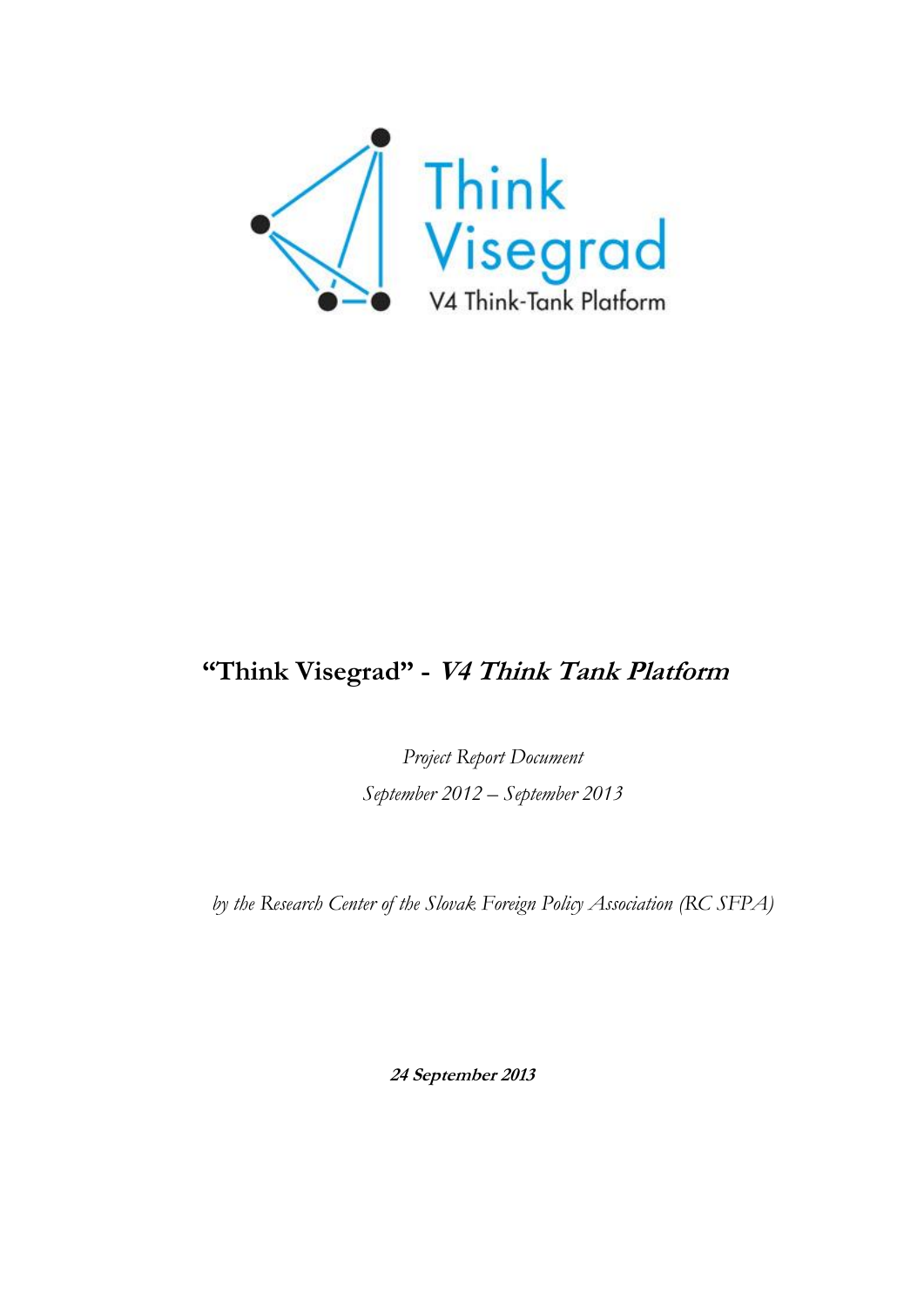#### **New Visegrad Instrument**

"Think Visegrad" – The V4 Think Tank Platform is a new instrument aiming to enhance cooperation among V4 think tanks and develop analyses on the issues of strategic importance for the governments of the Visegrad countries. The first year of the existence of Think Visegrad showed that these two strategic priorities were fully met. The cooperation among V4 think tanks became more intensive due to the participation of their experts in the development of both shortterm (the so called "red button") and long-term ("blue button") analyses. In addition, through the involvement of non-Visegrad fellows in the work of V4 think-tanks contributed to the strengthening of the V4 Plus dimension of cooperation.

Up to now "Think Visegrad" managed to develop four long-term and seven short-term analyses. Analyses covered the most important thematic priorities of the V4, including internal cohesion of the V4, EU institutions and politics, EU neighborhood policy, hard security or transatlantic relations. (For the list of short-term and long-term analyses please see Annex 1). Every short- and long-term analysis was developed by experts from all V4 countries. "Think Visegrad" also managed to develop and coordinate fellows-exchange program for experts from non-V4 countries. (For the list of visiting experts please see Annex 2).

### **Equal Participation and Openness**

"Think Visegrad" builds up on existing network of think tanks in V4 countries. The so-called "core network" consists of eight think tanks and each of the V4 countries is represented by two institutions. These eight think tanks do have coordination abilities and decide jointly on the appointment of experts for both short- and long-term analyses, as well as on other issues related to the work of "Think Visegrad". Nevertheless, "Think Visegrad" proved that it remains open to cooperation will other interested think tanks as well. A number of experts from the so-called "general network" have already participated in the development of both short- and long-term analyses. (For the list of "core network" members and other participating think tanks please see Annex 3).

# **Efficiency**

"Think Visegrad" has proved to be an efficient instrument of Visegrad cooperation. The amount of work realized in the framework of "Think Visegrad" has been related to high costs efficiency.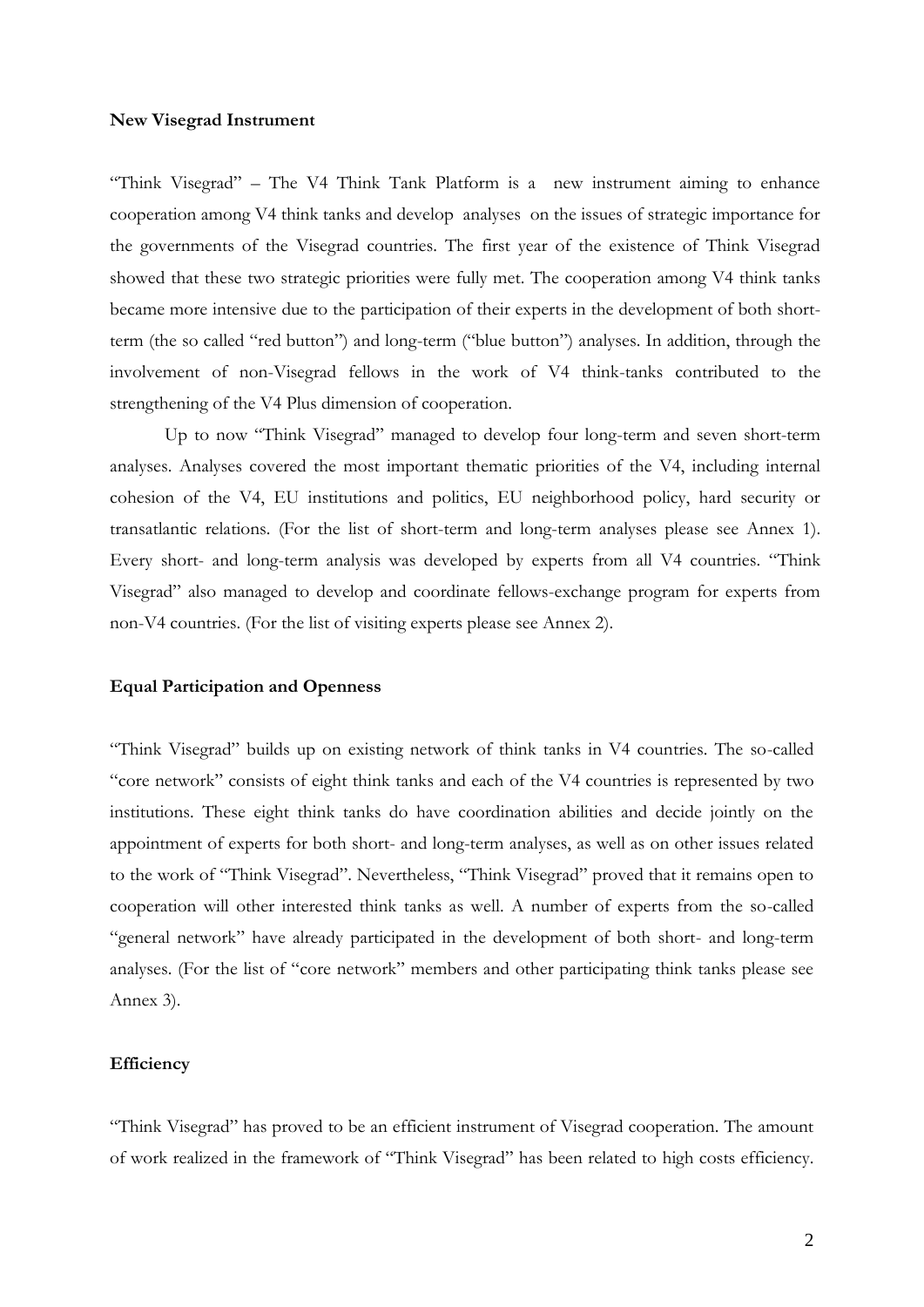"Think Visegrad" not only realized all planned activities, but managed to spare some recourses for the next budgetary period. "Think Visegrad" has showed that high quality analysis can be conducted for very reasonable costs. (For the financial report please see Annex 4).

## **Challenges for the future**

"Think Visegrad" has an ambition to strengthen its position as a viable and efficient instrument of Visegrad cooperation. In the next project period "Think Visegrad" aims to:

- include additional think tanks in the development of short- and long-term analyses
- develop the full amount of 12 short-term analyses
- developed 4 long-term analyses on pre-agreed topics (For the list of proposed topics please see Annex 5)
- develop consultation mechanisms with the respective representatives of V4 foreign ministries in order to enable them to reflect directly on the process of development of long-term analyses
- develop feedback mechanisms with the representatives of V4 foreign ministries, especially regarding short-term and long-term analyses
- host 8 visiting fellows from non- V4 countries and develop alumni program for them.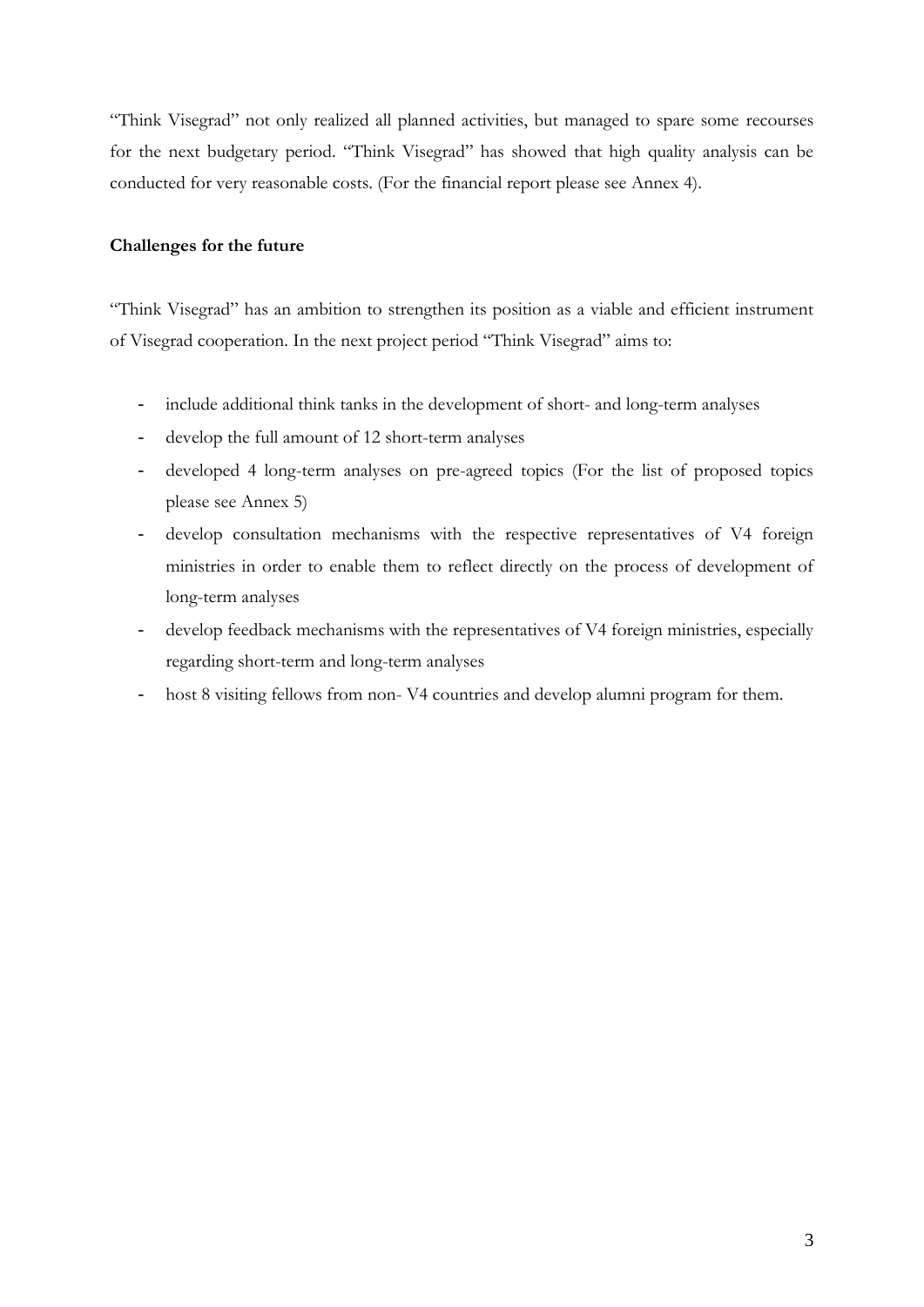## **Annex 1 List of short-term and long-term analyses**

#### **Short-term analyses:**

■ Balance of Competences in the Light of Cameron's Speech: What Should Be the Visegrad Reaction? (15.2.2013) Author: David Král (Institute for European Policy EUROPEUM, Prague) Co-authors: Zoltán Gálik (Hungarian Institute of International Affairs, Budapest) Radovan Geist (EurActiv.sk, Bratislava) Agata Gostyńska (Polish Institute of International Affairs, Warsaw)

■ What message should the V4 have for Germany and France at the upcoming V4-Weimar Triangle summit? (15.2.2013) Author: Jakub Groszkowski (Centre for Eastern Studies, Warsaw) Co-authors: Vladimír Bilčík (Slovak Foreign Policy Association, Bratislava) Zoltán Gálik (Hungarian Institute of International Affairs, Budapest) Vladimír Handl (Institute of International Relations, Prague)

■ Transatlantic policy of new B. Obama administration – what does John Kerry's visit mean for the V4 (20.3.2013)

Author: István Balogh (Hungarian Institute of International Affairs, Budapest) Co-authors: Michal Kořan (Institute of International Relations, Prague) Bartosz Wiśniewski (Polish Institute of International Affairs, Warsaw) Tomáš Valášek (Central European Policy Institute – SAC, Bratislava)

■ Transatlantic Trade and Investment Partnership: chances, risks and challenges for the V4 (19.4.2013)

Author: Robert Kron (Center for European Policy Analysis, Washington, D. C) Co-authors: Zoltán Gálik (Hungarian Institute of International Affairs, Budapest) Maya Rostowska (Polish Institute of International Affairs, Warsaw) Jan Dinga (Institute of Economic and Social Studies, Bratislava

■ Plan B: if Vilnius Summit fails, should the Eastern policy of the V4 change? (27.6.2013) Author: Adam Eberhardt (Centre for Eastern Studies, Warsaw)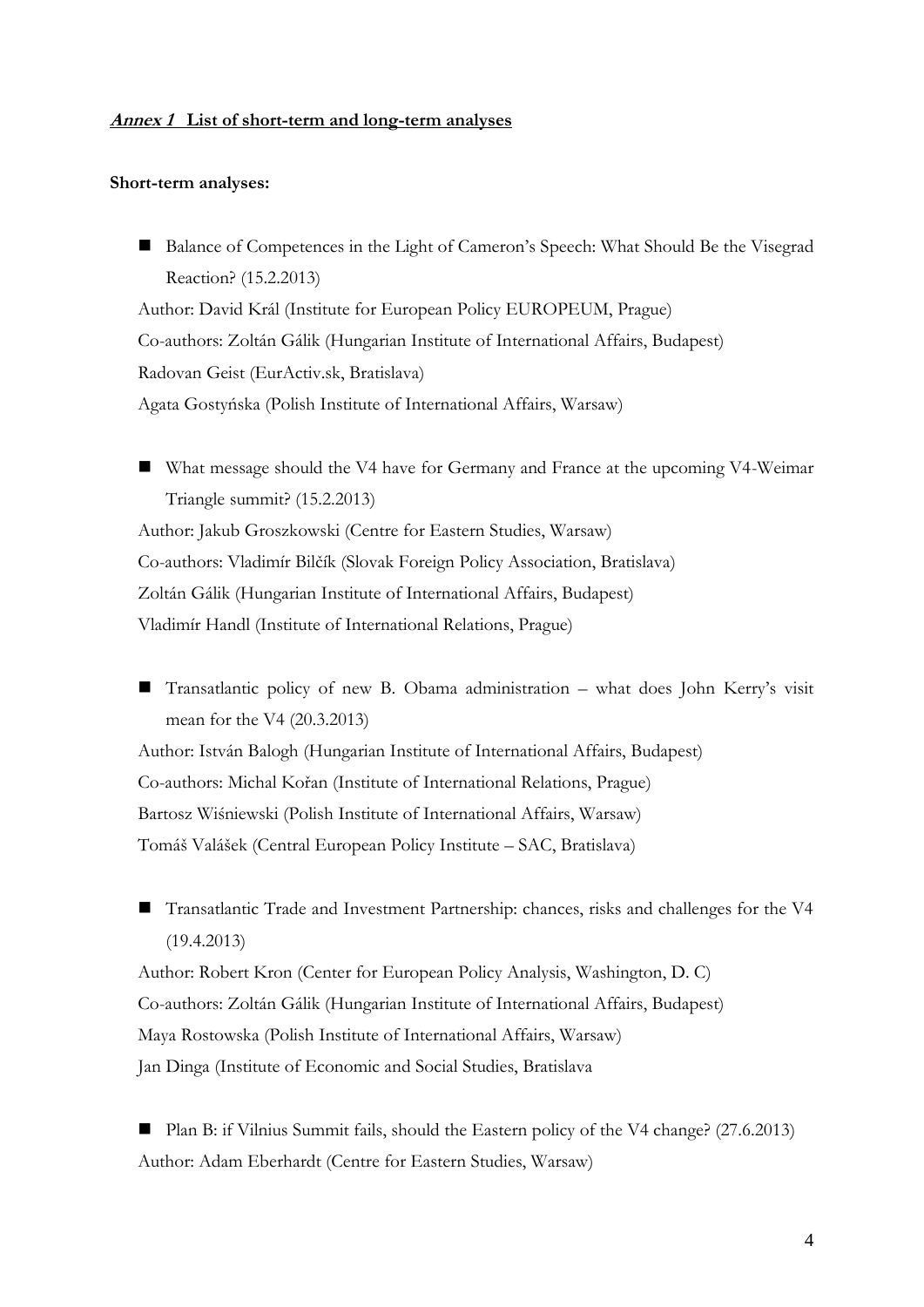Co-authors: András Rácz (Hungarian Institute of International Affairs, Budapest) Balázs Jarábik (Central European Policy Institute – SAC, Bratislava) Lucia Najšlová (Institute for European Policy EUROPEUM, Prague)

■ Building the V4 Brand - Achievements and Ideas for the Future (1.7.2013) Author: Tomáš Strážay (Research Center of the Slovak Foreign Policy Association, Bratislava) Co-authors: Mateusz Gniazdowski (Centre for Eastern Studies, Warsaw) András Rácz (Hungarian Institute of International Affairs, Budapest) Michal Kořan (Institute of International Relations, Prague)

■ The effect of the Syrian and Egyptian events on the European Neighborhood Policy (20.9.2013) Author: Róbert Ondrejcsák (Centre for European and North Atlantic Affairs, Bratislava) Co-authors: Dr. Erzsébet N. Rózsa (Hungarian Institute of International Affairs, Budapest) Irena Kalhousová (Prague Security Studies Institute, Prague) Patrycja Sasnal (Polish Institute of International Affairs, Warsaw)

## **Long-term analyses**

■ Overall Analysis of the Results of the 20 Years of V4 Cooperation Developed by: Daniel Bartha (Central European Policy Institute – SAC, Bratislava) Michal Kořan (Institute of International Relations, Prague) Judit Hamberger (Hungarian Institute of International Affairs, Budapest) Jakub Groszkowski (Centre for Eastern Studies, Warsaw)

■ Macro-Regional Development and Regional Cohesion Developed by: Mateusz Gniazdowski (Centre for Eastern Studies, Warsaw) Tomáš Strážay (Research Center of the Slovak Foreign Policy Assotiation, Bratislava ) Péter Reményi (University of Pécs, Pécs) Vít Dostál (Association for International Affairs, Prague)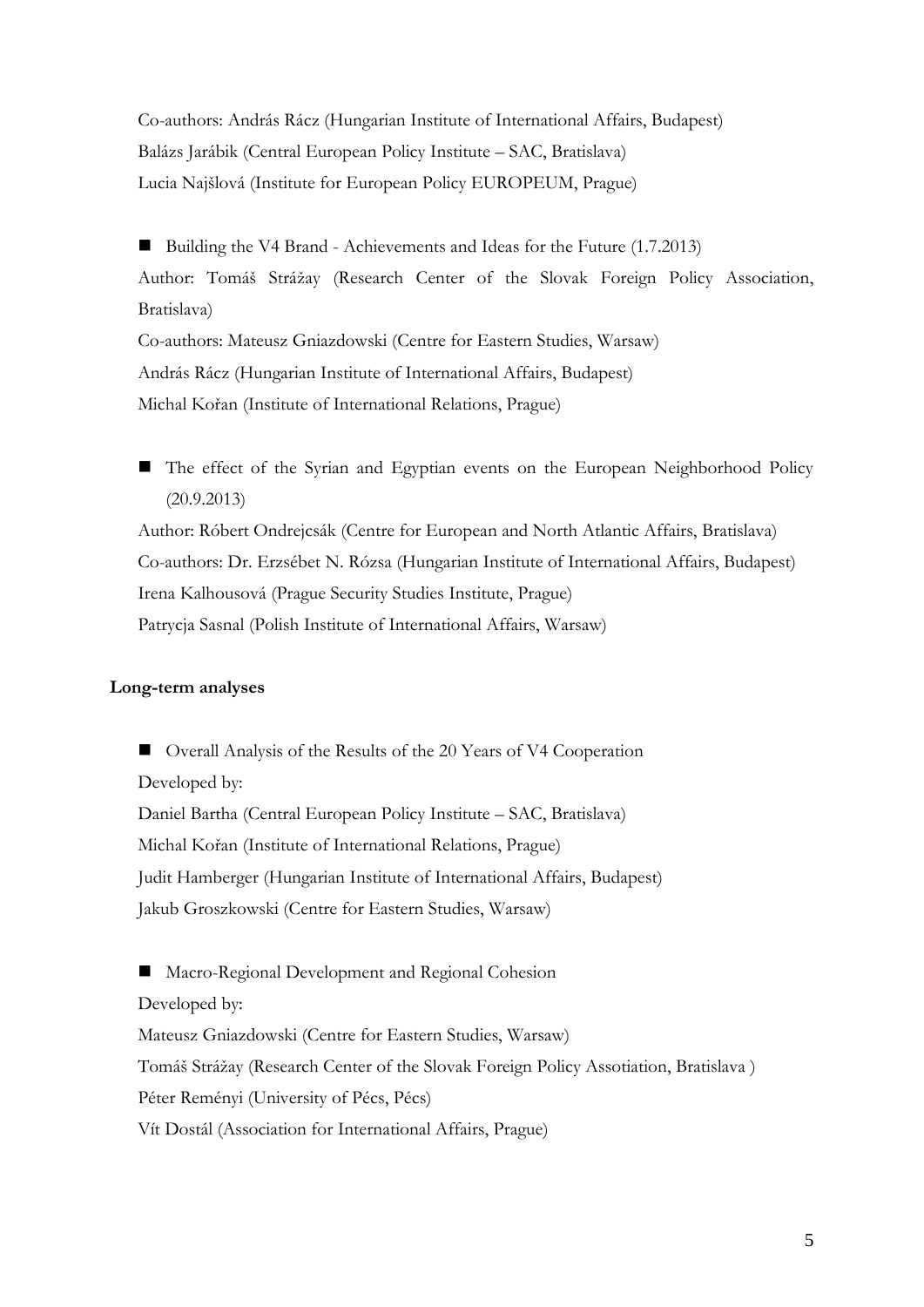**U** Visegrad's Voice in EU Governance and Legitimacy Debate Developed by: David Král (EUROPEUM – Institute for European Policy, Prague) Vladimír Bilčík (Research Center of the Slovak Foreign Policy Assotiation, Bratislava ) Zoltán Gálik (Hungarian Institute of International Affairs, Budapest) Grzegorz Gromadzki (independent expert, Warsaw)

**Defense Sector Cooperation** Developed by: Milan Šuplata (Central European Policy Institute – SAC, Bratislava) Vít Střítecký (Institute of International Relations, Prague) Marcin Terlikowski (Polish Institute of International Affairs, Warsaw) Gergely Varga (Strategic Defense Studies Center of the National University of Public Service, Budapest)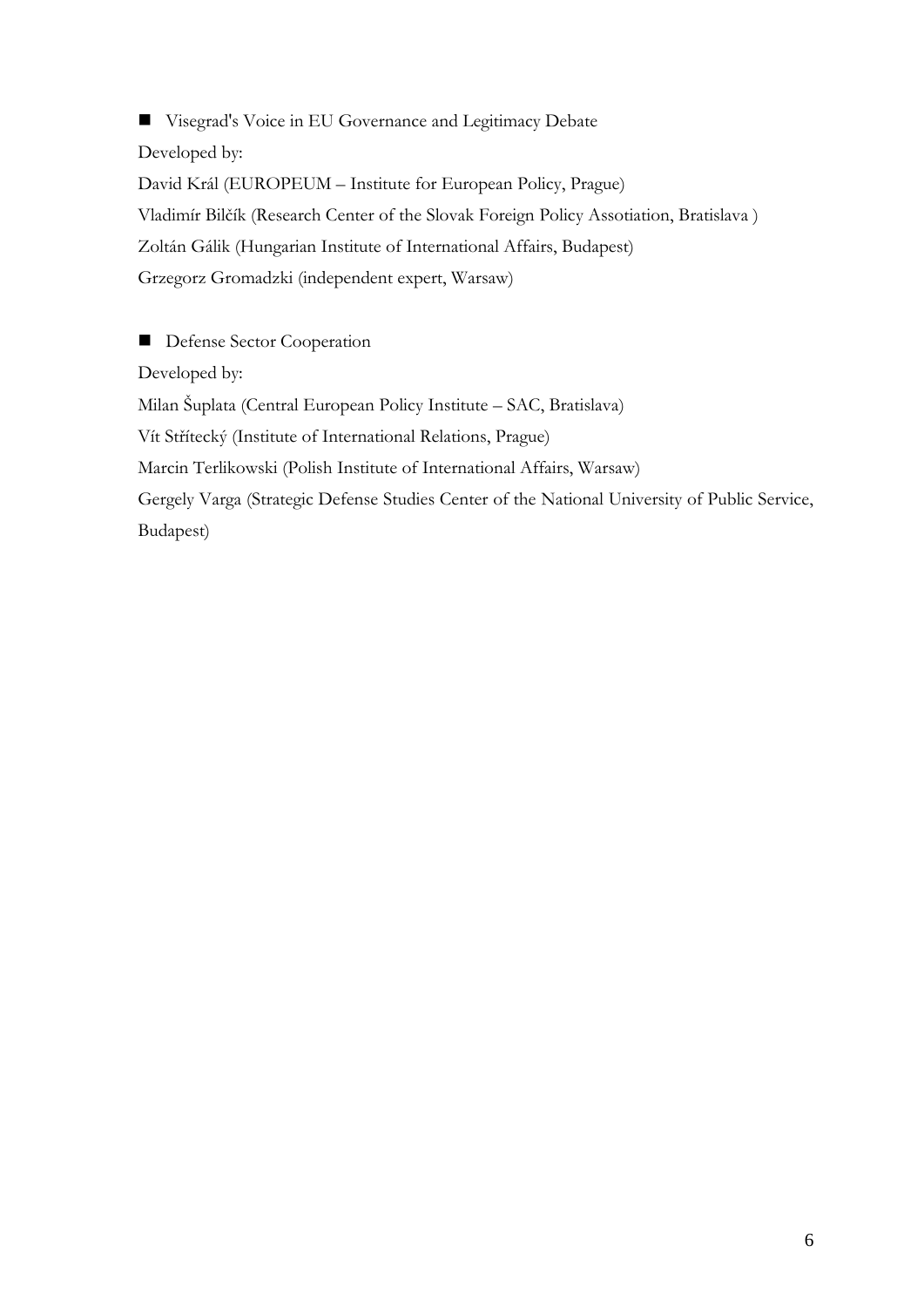## **Annex 2 List of "Think Visegrad" visiting fellows from non-V4 countries**

Natalia Shapovalova (Ukraine, UK, Spain) - Institute of East-Central Europe, Poland *For visa free Europe: advocacy strategies and influence of non-state actors on EU policy of visa liberalisation with EU's Eastern neighbours.*

Rick Fawn (UK) - EUROPEUM – Institute for European Policy, Prague *Positive decision-making lessons from Visegrad*

Vitalyi Shpak (Ukraine) – Hungarian Institute of International Affairs, Budapest *European Union-Ukraine relationship*

Paul Qian LIU (China) – Institute of International Relations, Prague *The Correlation between Political Culture and Political Development - Case Studies on Czech Political Culture and its Role in the Period of Transition (1989-2009)*

Volkan Sezgin (Turkey) - Centre for Eastern Studies, Warsaw *The observance of Maastricht Criteria in Visegrad Group countries and in Turkey in the context of the global financial crisis.*

Christian Schweiger (Germany, UK) - Central European Policy Institute – SAC, Bratislava *The Visegrad-4 countries in the EU's emerging multiple cores*

Armen Grigoryan (Armenia) - Research Center of the Slovak Foreign Policy Association, Bratislava

*The way towards EU Association for Armenia, Georgia and Moldova*

Ešref-Kenan Rašidagić (Bosnia and Herzegovina) – University of Pecs, Pecs *Background for the EU's, Russia's and Turkey's involvement in the Western Balkans*